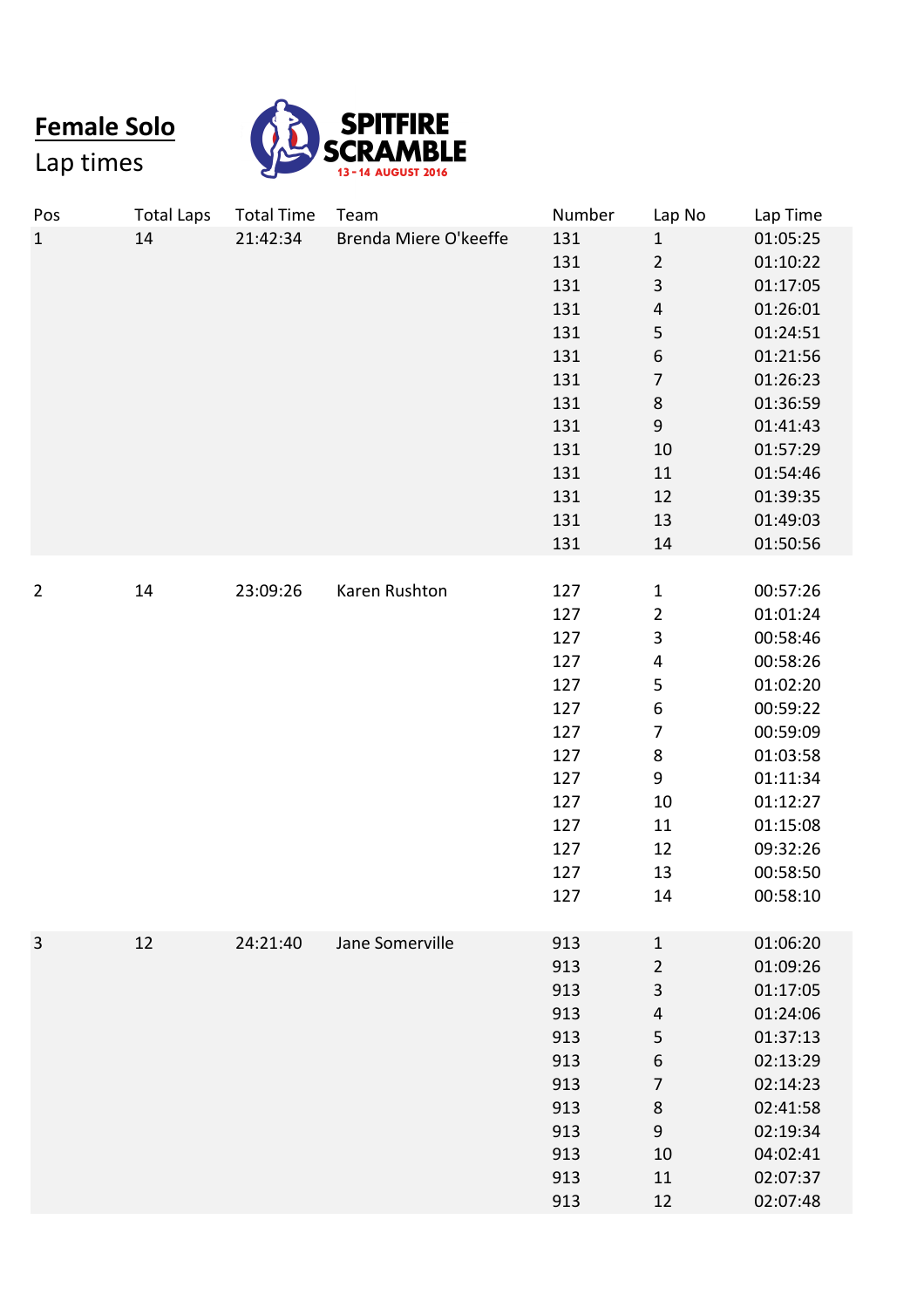| 4                | 11               | 23:57:04 | Helen Mackenzie-Cardy | 103<br>103<br>103<br>103<br>103<br>103<br>103<br>103<br>103<br>103<br>103 | $\mathbf{1}$<br>$\overline{c}$<br>3<br>4<br>5<br>$\boldsymbol{6}$<br>$\overline{7}$<br>$\bf 8$<br>9<br>10<br>11                          | 01:13:30<br>01:22:09<br>01:32:28<br>01:40:00<br>02:03:32<br>01:46:57<br>01:51:42<br>02:50:21<br>05:08:03<br>01:58:21<br>02:30:01 |
|------------------|------------------|----------|-----------------------|---------------------------------------------------------------------------|------------------------------------------------------------------------------------------------------------------------------------------|----------------------------------------------------------------------------------------------------------------------------------|
| 5                | $\boldsymbol{9}$ | 20:55:34 | Katrina Raymond       | 132<br>132<br>132<br>132<br>132<br>132<br>132<br>132<br>132               | $\mathbf{1}$<br>$\overline{c}$<br>3<br>$\overline{\mathbf{r}}$<br>5<br>$\boldsymbol{6}$<br>$\overline{7}$<br>$\bf 8$<br>$\boldsymbol{9}$ | 00:56:39<br>01:04:26<br>01:12:04<br>02:03:45<br>01:22:33<br>02:06:25<br>04:30:23<br>01:17:56<br>06:21:23                         |
| $\boldsymbol{6}$ | 9                | 24:04:11 | Andrea Osborne        | 104<br>104<br>104<br>104<br>104<br>104<br>104<br>104<br>104               | $\mathbf{1}$<br>$\overline{c}$<br>3<br>$\overline{\mathbf{4}}$<br>5<br>$\boldsymbol{6}$<br>7<br>8<br>$\boldsymbol{9}$                    | 01:04:53<br>01:10:07<br>01:30:30<br>03:19:03<br>03:50:21<br>01:35:52<br>07:46:20<br>01:51:40<br>01:55:25                         |
| $\overline{7}$   | 6                | 16:03:32 | Helen B Gittens       | 108<br>108<br>108<br>108<br>108<br>108                                    | $\mathbf{1}$<br>$\overline{2}$<br>3<br>$\overline{\mathbf{4}}$<br>5<br>6                                                                 | 01:22:13<br>02:03:35<br>04:25:49<br>02:07:12<br>03:45:11<br>02:19:32                                                             |
| 8                | $\boldsymbol{6}$ | 22:36:35 | Debbie Vince          | 117<br>117<br>117<br>117<br>117<br>117                                    | $\mathbf{1}$<br>$\overline{\mathbf{c}}$<br>3<br>4<br>5<br>6                                                                              | 01:22:13<br>01:41:47<br>04:59:44<br>02:51:11<br>09:54:51<br>01:46:49                                                             |
| $\overline{9}$   | 5                | 10:12:33 | Elizabeth Hauke       | 113                                                                       | $\mathbf{1}$                                                                                                                             | 01:23:52                                                                                                                         |